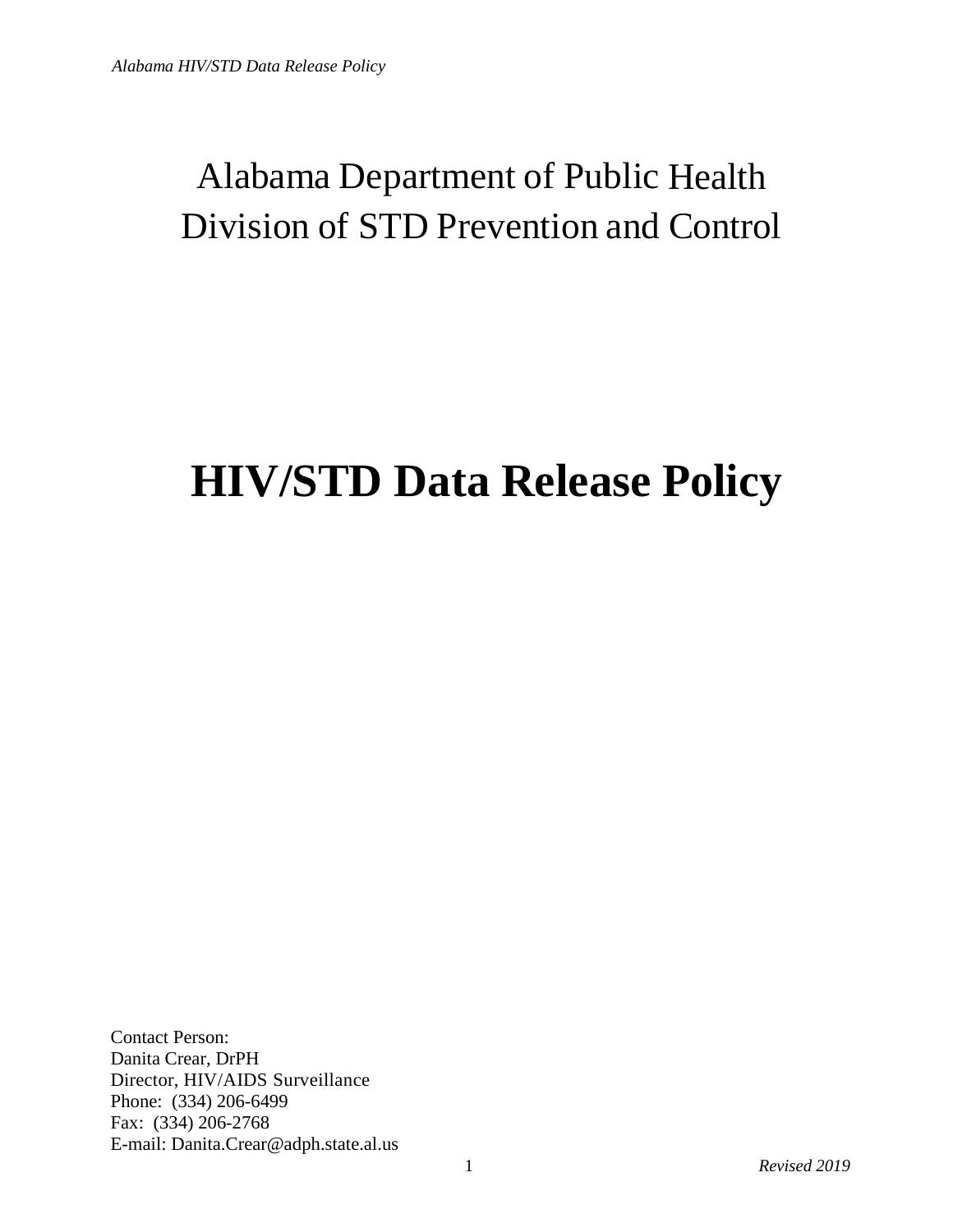The following guidelines apply to all information requests from the HIV Surveillance Branch.

- 1. The Alabama Department of Public Health (ADPH), Office of Public Information is available to answer questions at 334-206-5510 between 8 A.M. and 5 P.M. Monday through Friday.
- 2. The Division of STD publishes statistics at <http://www.alabamapublichealth.gov/hiv> and <http://www.alabamapublichealth.gov/std> via the front page and Statistics link. Please review the website for available published statistics prior to submitting a data request.
- 3. The Division of STD will make every effort to provide answers as soon as possible. Staff will accept verbal requests, but to ensure the request is understood, or if the request involves a special analysis of data, staff may ask requests to be submitted in writing on the following Data Request Agreement with a contact phone number in case staff needs to clarify the request. Requests should be submitted directly by the interested party, not their designee. Surveillance staff will respond verbally or in writing, with supporting documentation, when appropriate.
- 4. Requests should be faxed or e-mailed to:

Danita Crear, DrPH Director, HIV/AIDS Surveillance Fax: (334) 206-2760 E-mail: [Danita.Crear@adph.state.al.us](mailto:Danita.Crear@adph.state.al.us)

- 5. To protect the privacy of persons with HIV/STD in Alabama, the Division of STD reserves the right to only release total numbers of HIV/STD cases by county when the total number of reported cases is five or more. Selected variables may only be given for counties having 50 or more cases.
- 6. Interviews will take place in a conference room away from the Division of STD area.
- 7. Staff does not go "off the record".
- 8. Staff may ask questions to determine how best to provide data including:

What is the story about? What type of story is it (e.g., hard news, feature, investigative report)? To whom have you spoken? What documents have you seen? How do I fit in the story? What is the interview format? When will the story run? What is your deadline? Are you willing to let me review your draft prior to publication?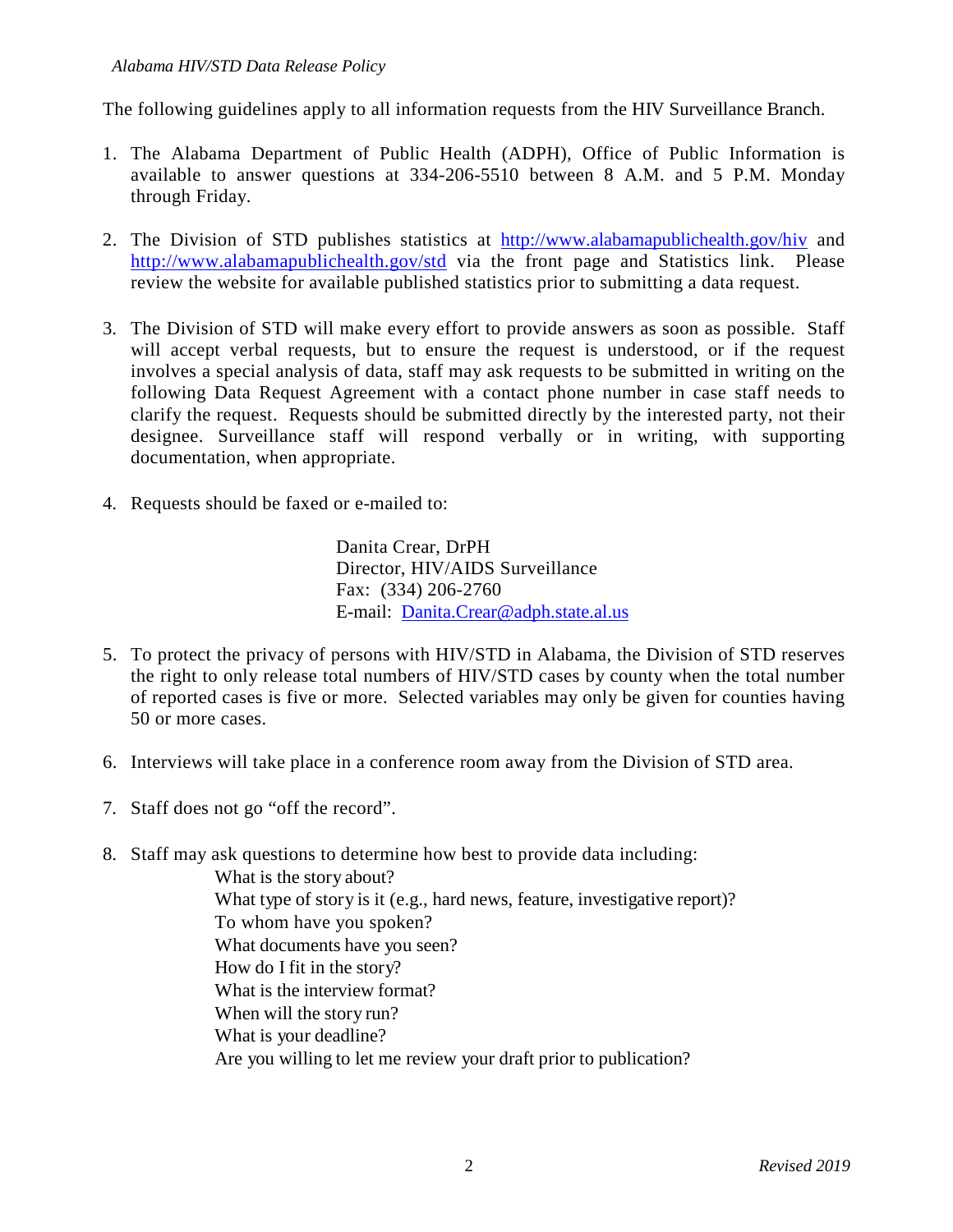## Data Requests from the General Public, Community-Based Organizations (CBOs), and Researchers

This policy applies to all information requests from the Division of STD.

- 1. The Division of STD publishes statistics at <http://www.alabamapublichealth.gov/hiv> and <http://www.alabamapublichealth.gov/std> via the front page and Statistics link. Please review the website for available published statistics prior to submitting a data request.
- 2. Requests should be made by submitting the following HIV/STD Data Request Agreement via e-mail, fax, or mail to:
- 3.

Danita Crear, DrPH Director, HIV/AIDS Surveillance 201 Monroe Street, Suite 1440 Montgomery, AL 36104 Phone: (334) 206-6499 Fax: (334) 206-2092 E-mail: [Danita.Crear@adph.state.al.us](mailto:anthony.merriweather@adph.state.al.us)

- 4. Requests should be submitted directly by the interested party, not their designee. Surveillance staff will respond verbally or in writing, with supporting documentation, when appropriate.
- 5. Clarify the information that is being requested and state how the data will be utilized in the HIV/STD Data Request Agreement.
- 6. Please submit requests related to grants as soon as possible as grant requests often require additional time to analyze and compile (i.e., thoroughly read grant guidance to identify required statistics and initiate data requests prior to beginning narrative components).
- 7. Please be very clear regarding the full extent of statistics requested so that data requests can be answered in a timely manner. The Division of STD reserves the right to limit data analysis and compilation to two requests each six months or per grant period. To ensure the correct information is being requested, data requests may be discussed with the Director of HIV/AIDS Surveillance at the number listed above.
- 8. The Division of STD will make every effort to provide answers as soon as possible. A minimum of 10 business days should be allotted for completion of all data requests. Special circumstances will be considered on a case by case basis for requests not complying with the 10 business day deadline.
- 9. To protect the privacy of persons with HIV/STD in Alabama, the Division of STD reserves the right to only release total numbers of HIV/STD cases by county when the total number of reported cases is five or more. Selected variables may only be given for counties having 50 or more cases.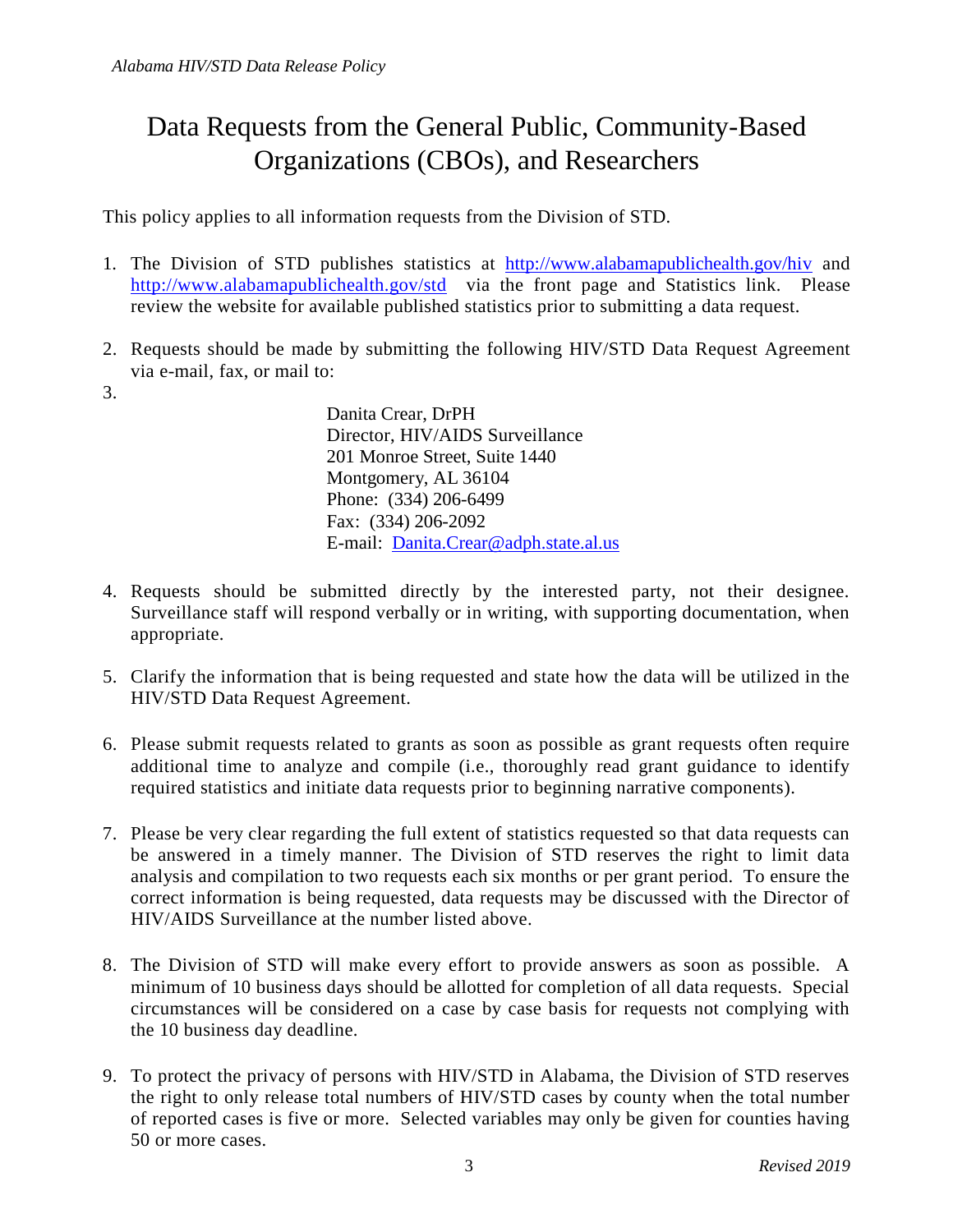## Alabama Department of Public Health HIV/STD Data Request Agreement

| Name                  | Title | Organization |     |
|-----------------------|-------|--------------|-----|
|                       |       |              |     |
| <b>Street Address</b> | City  | <b>State</b> | Zip |
| e-Mail                | Phone | Fax          |     |

- A. For what purpose will the information be used?
- B. In what form will the final product be disseminated?
- C. Please describe in detail the data being requested (e.g., prevalence, incidence, specific variables, HIV infection, HIV-nonAIDS, Stage 3 AIDS, chlamydia, gonorrhea, syphilis – by stage).
- D. On what date is the information required?
- E. In what format should the information be provided (e.g., electronic pdf)?